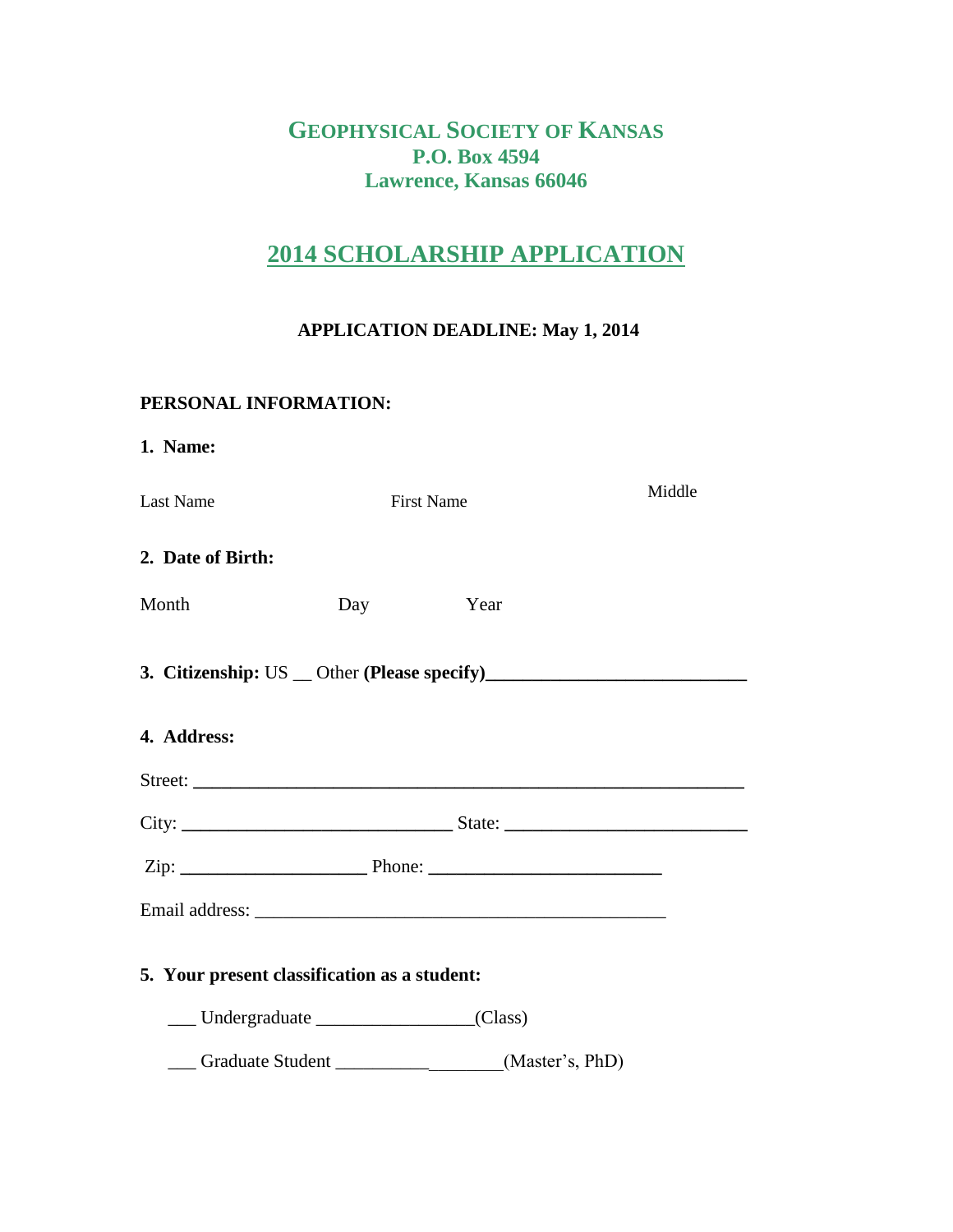**6. University now enrolled in (Include City & State):** 

#### **7. University for Fall 2011 semester (Include City & State):**

\_\_\_\_\_\_\_\_\_\_\_\_\_\_\_\_\_\_\_\_\_\_\_\_\_\_\_\_\_\_\_\_\_\_\_\_\_\_\_\_\_\_\_\_\_\_\_\_\_\_\_\_\_\_\_\_\_

\_\_\_\_\_\_\_\_\_\_\_\_\_\_\_\_\_\_\_\_\_\_\_\_\_\_\_\_\_\_\_\_\_\_\_\_\_\_\_\_\_\_\_\_\_\_\_\_\_\_\_\_\_\_\_\_\_

#### **8. Education: (beginning with high school)**

| Name of School or College | Address | Years<br>Attended | $\begin{tabular}{c} \hline \textbf{Degree}\ / \\\textbf{Diploma}\ \& \\ \hline \end{tabular}$<br>Year |
|---------------------------|---------|-------------------|-------------------------------------------------------------------------------------------------------|
|                           |         |                   |                                                                                                       |
|                           |         |                   |                                                                                                       |
|                           |         |                   |                                                                                                       |
|                           |         |                   |                                                                                                       |
|                           |         |                   |                                                                                                       |
|                           |         |                   |                                                                                                       |
|                           |         |                   |                                                                                                       |

**9. What is your intended professional emphasis in the field of geophysics (e.g.** Oil and Gas Exploration, Mining, Near Surface, Academic/Research, Government, etc)

**10. If a graduate student, please describe the nature of your current research, or if in a teaching role, the range of your teaching responsibilities:**

\_\_\_\_\_\_\_\_\_\_\_\_\_\_\_\_\_\_\_\_\_\_\_\_\_\_\_\_\_\_\_\_\_\_\_\_\_\_\_\_\_\_\_\_\_\_\_\_\_\_\_\_\_\_\_\_\_\_\_\_\_\_\_\_ \_\_\_\_\_\_\_\_\_\_\_\_\_\_\_\_\_\_\_\_\_\_\_\_\_\_\_\_\_\_\_\_\_\_\_\_\_\_\_\_\_\_\_\_\_\_\_\_\_\_\_\_\_\_\_\_\_\_\_\_\_\_\_\_ \_\_\_\_\_\_\_\_\_\_\_\_\_\_\_\_\_\_\_\_\_\_\_\_\_\_\_\_\_\_\_\_\_\_\_\_\_\_\_\_\_\_\_\_\_\_\_\_\_\_\_\_\_\_\_\_\_\_\_\_\_\_\_\_ \_\_\_\_\_\_\_\_\_\_\_\_\_\_\_\_\_\_\_\_\_\_\_\_\_\_\_\_\_\_\_\_\_\_\_\_\_\_\_\_\_\_\_\_\_\_\_\_\_\_\_\_\_\_\_\_\_\_\_\_\_\_\_\_ \_\_\_\_\_\_\_\_\_\_\_\_\_\_\_\_\_\_\_\_\_\_\_\_\_\_\_\_\_\_\_\_\_\_\_\_\_\_\_\_\_\_\_\_\_\_\_\_\_\_\_\_\_\_\_\_\_\_\_\_\_\_\_\_

\_\_\_\_\_\_\_\_\_\_\_\_\_\_\_\_\_\_\_\_\_\_\_\_\_\_\_\_\_\_\_\_\_\_\_\_\_\_\_\_\_\_\_\_\_\_\_\_\_\_\_\_\_\_\_\_\_\_\_\_\_\_\_\_\_\_\_\_\_\_\_\_  $\mathcal{L}_\text{max}$  and the contribution of the contribution of the contribution of the contribution of the contribution of